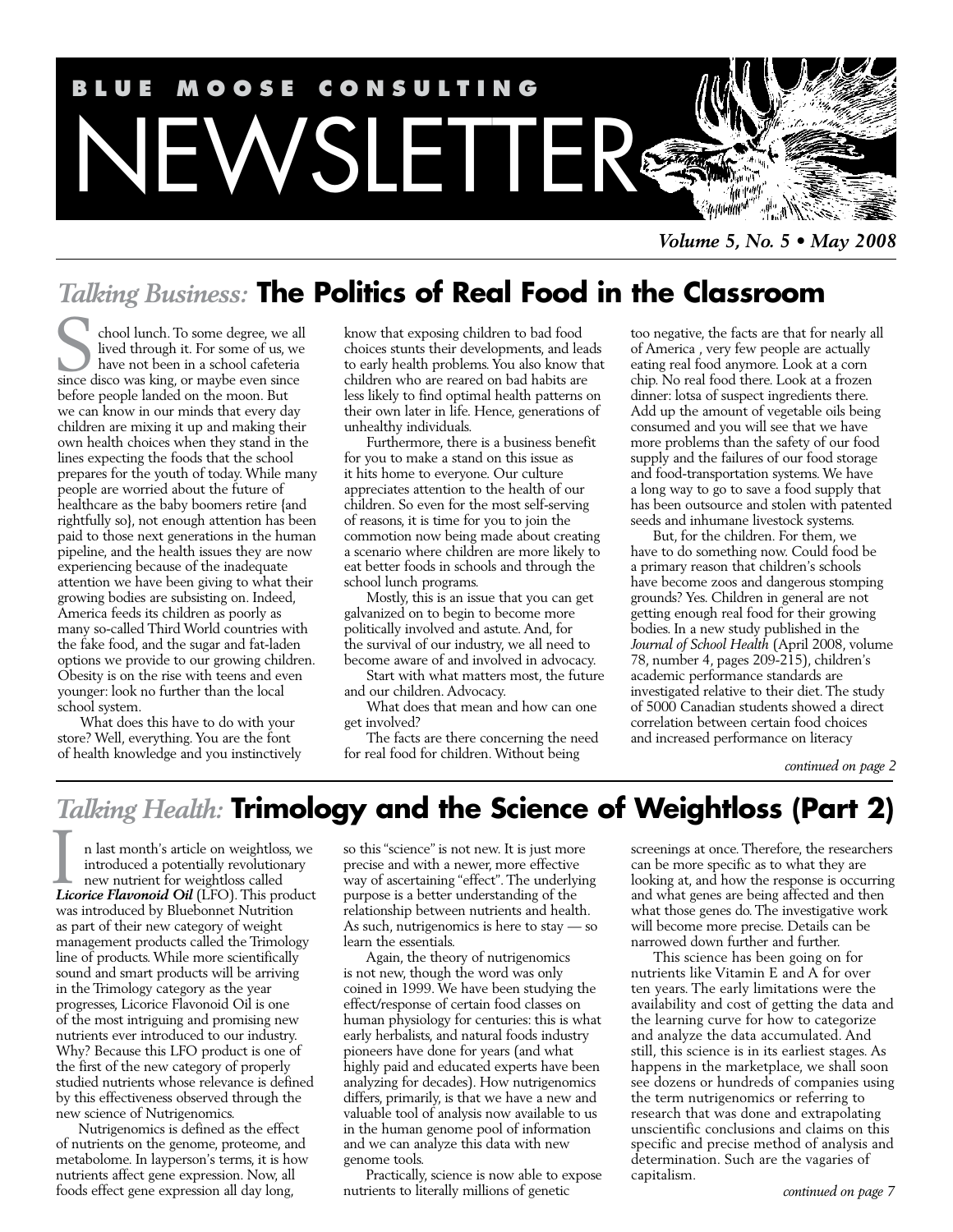### **The Politics of Real Food**

*continued from page 1*

exams. Children who ate more fruits and vegetables and had a lower caloric intake of fatty foods were the ones who correspondingly achieved the greatest scholastic success. Not only is that what we want to hear, but it is something that makes simple, logical sense.

So, how does this compare with the realities in America's schools today? Well, fresh and attractive fruits and vegetables are not high on the agendas of school planners anywhere. Rather, cheap and fat-laden foods are an easy commodity to fill bellies. In this simple equation is the problem and the answer to the solution.

Note how many times you have heard a parent or teacher tell you how miraculous the response was for children when given **Nordic Naturals**  Omega-3 fish oils. Almost like a new, better child emerged within two weeks or sooner. Indeed, for those of us who have dealt with children and their response to homeopathic medicines, we all know how incredibly responsive the young, growing body constitution is to subtle energetics. **Newton Homeopathics'** *Nothing but Natural for Kids™* achieves splendid results for many children's health needs. Good food, not surprisingly, also works wonders.

So, why are children no longer getting fresh foods in their lunch? Well, part of that starts at home. Stores should start to work with children psychiatrists and experts to offer your clientele support-groups and talks on how to influence children to want to eat real foods. The best examples come from the parents themselves. Are you encouraging parents to eat more fresh foods with their children? Are you advising for a majority of food to come from your produce cases? Are you reminding people that cutting and mixing and preparing foods



is a time-honored way for a family to bond? Believe it or not, we are back to rudimentary education here for our communities: and yet we have known this as a health foods movement for 40 years now, and we have been distracted from this mission. Food first.

Packed lunches have to be more than two pieces of white bread between pieces of pressed meat, or hastily brushed nut and fruit spreads over two pieces of denatured flour bread. If you love the children, be creative with their food choices. I don't know when it became common that children dictated what they got to eat, but I delineate the time as sometime after *Sesame Street*

started. In my day (and I am not that old), I ate what I was told. There used to be merit in that traditional relationship of parent and child.

The bigger issue concerns the fact that most children are eating 1-2 meals a day from their schools during the school year. Parents have readily given up on their obligation to oversee what their children consume. And the schools have not taken their new responsibilities too seriously. Quickly, it all became a bureaucratic mess. How is it that secondary meat became the fodder that we sent to children's school lunch program freezers: who made these decisions and why are we not holding them accountable?

But I digress. The reality is that the *Children Nutrition Act* is now over 25 years old. This is what determines

### **Endcap Ideas**

May is the logical month for dealing with asthma and allergy awareness, and we have so many products that are effective for these issues that we cannot always discuss actively for these disease states. Consequently, an endcap that 'holds' these great products that work for these maladies is perfect for a display that announces National Asthma and Awareness Month.

#### **Effective products to corral for an endcap display include:**

Bluebonnet Super Quercetin Olbas Nasal Inhalers Bluebonnet Vegetarian S.O.D. Sovereign Silver 2 oz Vertical Spray Top<br>Herb Pharm Eyebright-Nettle Formula Newton Homeopathic Pollen & Weeds Newton Homeopathic Cough-Asthma Aloe Life Aloe Gold whole leaf concentrate<br>Newton Children's Asthma Rescue Formula Herb Pharm Calm Breath Compound™ Newton Children's Asthma Rescue Formula Herb Pharm Calm Breath C<br>Herb Pharm Turmeric-Chamomile Compound Bluebonnet Turmeric Vcaps Herb Pharm Turmeric-Chamomile Compound Bluebonnet Turmeric Vcaps Herb Pharm Lobelia-Skunk Cabbage Compound Mushroom Science Cordyceps Cs-4 Vcaps Nutrex BioAstin astaxanthin Life Source Basics WGP Beta Glucans UMAC-Core Marine Phytoplankton<br>Newton Dust Mold & Animal Dander Newton for Kids Allergies Newton Dust Mold & Animal Dander

*Asthma and Allergy Awareness Month* info@aafa.org Asthma and Allergy Foundation of America Washington, DC 20036 (800) 7-ASTHMA (727-8462)

Newton Homeopathic Pollen & Weeds

how public health protocols are established and assessed. It is self-evident that our understanding of food and nutrient choices and nutrient essentials and minimums have all advanced over the past 25 years. Those well-intentioned minimums that Congress discerned in 1979 (I was in high school and detested our cafeteria food back then) are a far cry from what we know children should be receiving today. The legislation established that 'foods of minimal nutritional value" be prohibited for sale in foods served and sold by schools." Everyone knows that these current definitions are inconsistent with current scientific knowledge about nutrition and health. So, what is so politically radical about attempting to update the standards?

Well, school lunch programs and children's health have indeed become a political issue. You see, those wellintentioned PTA groups and school sports organizations have been co-opted by the insidious merchants of cheap foods and flavored sugar waters and their political

activity has thwarted wellintentioned attempts to make basic changes in several Congresses now.

Natural Foods industry champion, Senator Tom Harkin (D, Iowa) has been working for years to upgrade the standards through legislation in the Agricultural Committee. There are now two bills in Congress [Senate Bill S.771, the Child Nutrition Promotion and School Lunch Protection Act; and in the House of Representatives, H.R, 1363 a bill of the same name introduced by Congresswoman Lynn Woolsey (D, California) and now in the House Education and Labor

Committees] and both have bi-partisan support. Both bills seem ideal for the support of the natural foods industry.

A flavor loved by children and trolls alike!

120 Vegetorian Gummy Ber

Now, my guess is that most of this readership here has rarely written to members of Congress on any issues. And this trend must change. Because if there is anything we have learned over the past 20 years it is that if we are not engaged and active, we lose constantly in the world of influence and law.

So, we have to start learning the world of political advocacy.

First lesson, it is your legislature and your voice matters. Learn about this issue, or learn enough to write a letter asking for your elected officials' stance on this issue and encourage them to support these bills. Do more, and get your store involved. This is why we have the *Natural Products Association* and they can help you with writing campaigns and guidelines. Make sure that you keep your membership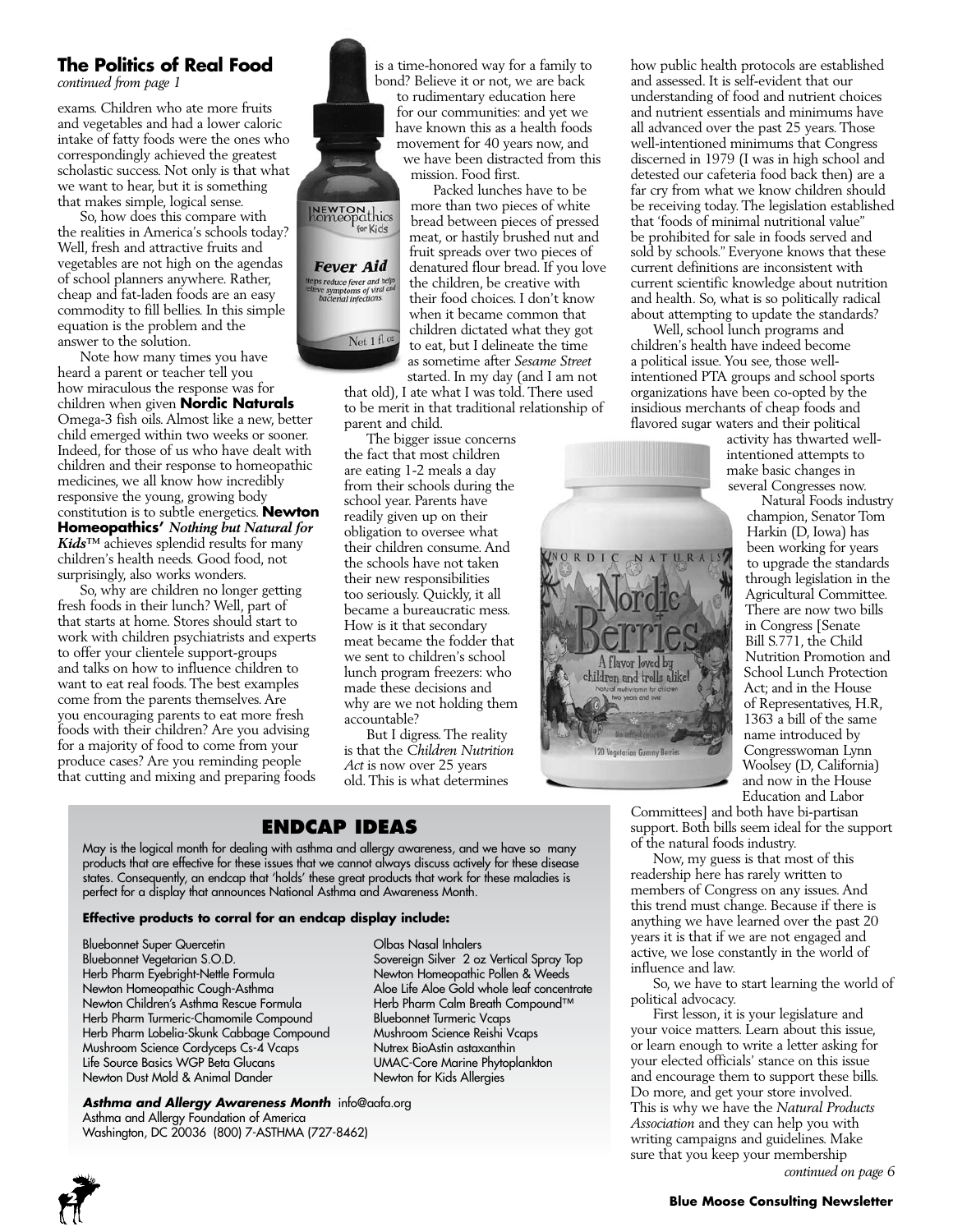

May Promotions **20% with minimum order of 3 each** Black Cohosh Chaste Tree

Healthy Menopause Tonic™

*Supports Physical & Emotional Health During Menopause\**  Ing: Dried Chaste Tree berry, Dried Motherwort leaf & flowering tops, Dried Black Cohosh rhizome & roots, Dried Licorice root, Fresh Pulsatilla flowering herb

May 15th 2 PM and 7 PM EST ask your BMC rep for details, and rewards! **Herb Pharm's Herbal Tele-Training Series continues** *"Stress & Herbal Adaptogens"*

*Herb Pharm received Industry Leader Award from American Herbal Products Association*

### **Sara Katz and Ed Smith, Herb Pharm Co-Founders**

"The Herbal Industry Leader award is presented to a company with outstanding business practices. In Herb Pharm, Sara Katz and Ed Smith have built a company renowned for its commitment to quality, its rigorous standards and its heartfelt authenticity. Ms. Katz and "Herbal Ed" are as high quality as their wildcrafted extracts and tonics, and AHPA commends them on their exemplary leadership."



Pure and Great Tasting Omega Oils

### *Spruce up the season with an exciting Nordic floor display*

**Displays for every need 40 Unit Floor display: 20% off for first time buy 16 Unit Counter Display: 15% off for first time buy 18 Unit Children's Counter Display: 15% off for first time buy 24 Unit Nordic Berries® Display: 15% off for first time buy**  *ask your BMC reps how to mix & match to new sales and profit*

*Dogs and Cats Need Omega-3 Fatty Acids Just as Humans Do* — Nordic Naturals Offers Premium Fish Oil to Supplement Pets' Diet!

Cod liver oil is a valuable source of the omega-3 fatty acids EPA and DHA, and naturally occurring Vitamins A and D for our animal companions. Nordic Naturals, the leading supplier of fish oil products in the natural products industry, introduces two sizes of Pet Cod Liver

Oil, 8 oz and 16 oz bottles, made specifically for dogs and cats. Unlike many pet products, the company uses the same oils and quality standards for the manufacturing of both its human and pet products. Nordic Naturals fish oils are independently tested and exceed all quality standards including the Norwegian Medicinal Standard and the European Pharmacopeia, delivering the purest, freshest and most effective omega-3 fish oils on the market.

 *Ask your BMC rep today for a deal on the Nordic Naturals Pet Products!*

Not represented by BMC in NJ, SC and parts of PA Note that the Not represented by BMC in NC, SC, WV



**Exciting New Products for every store**

#### **\* Zeaxanthin plus lutein softgels**®

**\* Whey Protein Isolate in 2 # canister** 100% isolate, natural vanilla flavor. No other ingredients

*Don't forget these recently introduced winners:*

**Standardized Cherry Fruit Extract Vcaps** • 3 standardized cherries—sweet, tart, black

**ECGC Green Tea Extract Vcaps**

 **Tumeric Root Extract Vcaps**

• standardized active curcuminoids in a whole raw root powder

 **Vitamin K-2**

• NUTRI-K™ as Menaquinone-7 (MK-7) natto extract

**Liquid Cal-Mag 2 New flavors** • Mixed Berry flavor and Raspberry flavors

Formula change makes Super Earth® the industry's only gluten-free, kosher green foods based multiple

> Mid-month *Have fun expanding your set*  **Bluebonnet's Annual T-shirt promo**

Not represented by BMC in NJ Not represented by BMC in NJ, SC May 19 - June 27 One free Bluebonnet themed T-shirt for every \$395 in product ordered. *(Max of 4 per order per store)*

# NEWION<br>homeopathics

Always safe, always effective.

**May Promotion — 20% discount**  Qty 6+ per SKU

### **OTC Formula**

N064 Breast Help N105 Dental Gum Care N018 Menopause N022 Prostate N214 Swimmer's Support, Spray

> **Newton for Pets** P016 Nervousness, Pet

**Nothing but Natural for Kids** F006 Earache, Kid

#### **About Newton Homeopathy**

Newton Laboratories is a family-owned business established in 1987 in Conyers/Atlanta, Georgia. In 15+ years, we have grown to become a leader in the field of Clinical Homeopathy. Newton Laboratories' foundation is built upon the expertise of Belgian-born Dr. Luc Chaltin, a homeopathic practitioner for over 40 years.

Newton's Laboratory prepares all its remedies in strict accordance with the Homeopathic Pharmacopeia of the United States (HPUS), and in compliance with F.D.A. regulations. Newton remedies are made by hand. Newton Laboratories is a member of the Natural Products Association (NPA),

the American Association of Homeopathic Pharmacists (AAHP), and the Complementary/Alternative Medical Association (CAMA), and supports the educational goals of The American Academy of Clinical Homeopathy (AACH).

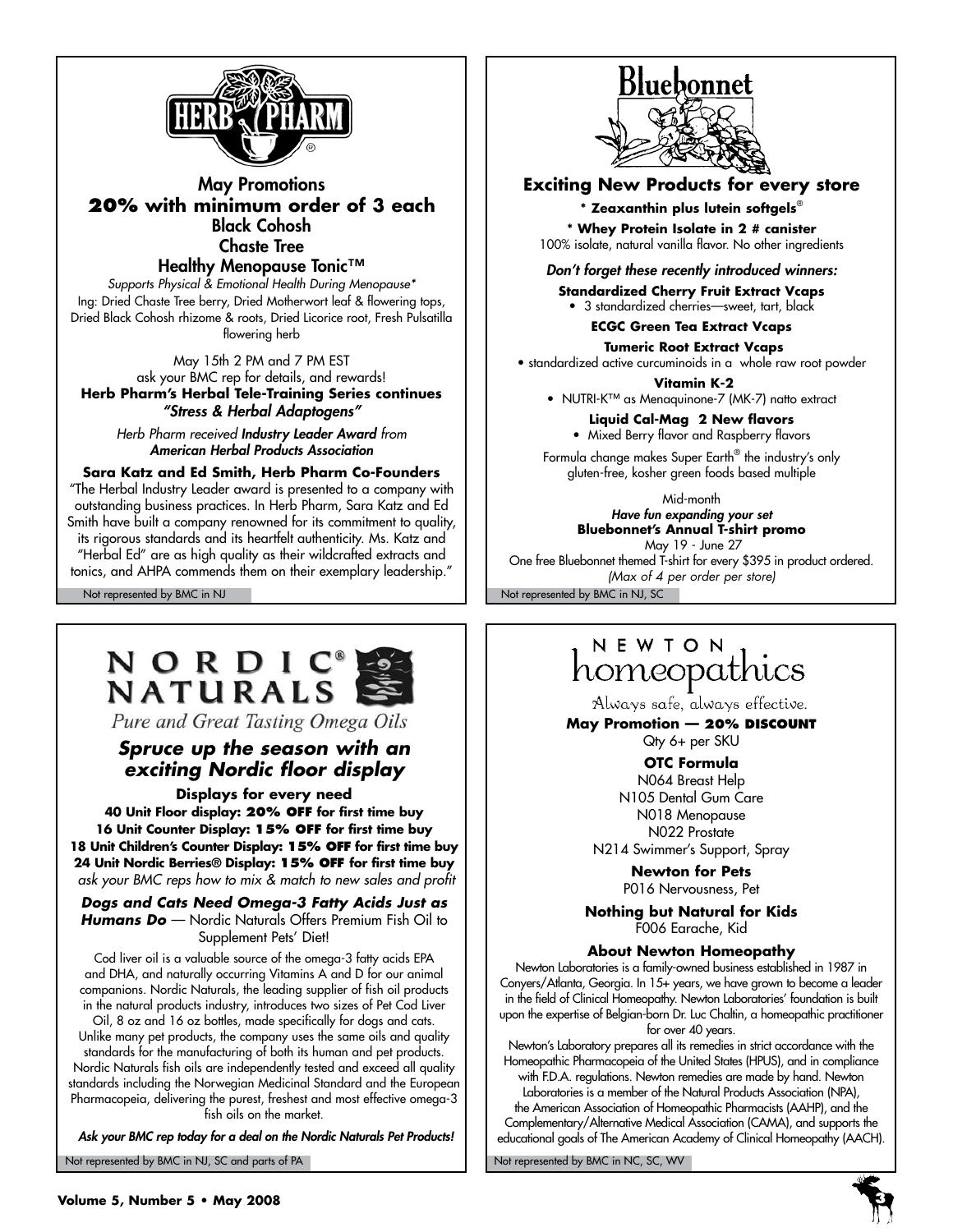

### *Before wheatgrass, before spirulina, before chlorella* **…there was phytoplankton** 3.5 billion years in the making

### Marine Phytoplankton is the original food source

Now available from the pristine waters of Canada's west coast. Therapeutic applications we are just beginning to understand. For everyday health and universal cellular betterment for all!

3 essential SKUs for cellular support **Concentrated Marine Phytoplankton** 2 oz liquid 90 Vegetarian capsules 7-day liquid sample size (2 ml. each)



Ancient Sun Nutrition, Inc. *InnovativeWhole Food Nutrition Solutions*

You will sell significantly more Bluegreen Algae this year if you carry Ancient Sun premier AFA products.

### **The Ancient Sun difference.**

Pure whole food. Other products all contain binders, excipients, di-calcium phosphate and more. Other products are spray-dried at temperatures up to 180 degrees before encapsulation.

Ancient Sun is really a natural whole food without any processing aides. Better manufacture at a natural, lowtemperature provides superior product: 50% more protein and 4-5 times more PEA. For blue-green algae that returns on the promise of this outstanding product, carry ONLY Ancient Sun.

Glass bottles, similar price and the starting point for Wild Bar sales: Ancient Sun should be a green food that you get excited about!! Raw foodists understand and certainly do!



**Allergy Season** Highlight Sovereign Silver in clear view this season

*allergies, mold, immune system support* and remember this versatile tool for every season!

### **Sinus Support**

2 oz (60 ml) Vertical Spray-Top For direct application to the nasal passages and sinuses, choose the intranasal inhaler bottle. This is ideal for allergies and sinusitis. While inflamed or irritated, use 5-10 squirts per nostril while inhaling. Repeat four times per day. For maintenance, use once per day.

For immune support during allergy season, you may want to choose one of the other applications as well. The spray bottle is ideal for direct application to the throat if inflammation persists, while the traditional dropper bottle is useful for a wide range of applications.

Cross-merchandise the spray-top near the neti pots and gain new sales as you provide greater choice. Immune-boosting, anti-inflammatory, anti-microbial!

#### **As things heat up for the summer, Sovereign Silver is ready for Spring and Summer too.**

Don't forget the Fungal connection when thinking about the many uses of silver, it's not just for bacterial and viral issues.

Not represented by BMC in NC, SC, NJ, eastern PA





**Priobiotic Research develops** And Dr Ohirra's Probiotics 12 continually proves to be the best product for the new paradigms of health!

#### *Probiotic Facts*

Whereas it was initially thought that there were approximately 400 bacterial species in the human body, science has now isolated and recognizes over 2000 species (with over 900 in the mouth alone)

Centrifuging bacteria colonies in a laboratory breaks up the colonies, isolating them and making them dramatically less effective for use in therapeutic application.

Dr Ohirra's Probiotics 12 Plus is the only plantbased probiotic. Derived from whole foods, this fermented product provides the perfect new paradigm for achieving the goal of any probiotics: the re-establishment of bacterial balance that has been lost, and the awakening of innate colonies of positive human bacteria, to regain territory lost, and be active in achieving homeostasis.

For optimal health support with every protocol, Dr Ohirra's Probiotics 12 Plus and the Probiotic Kampuku Soap



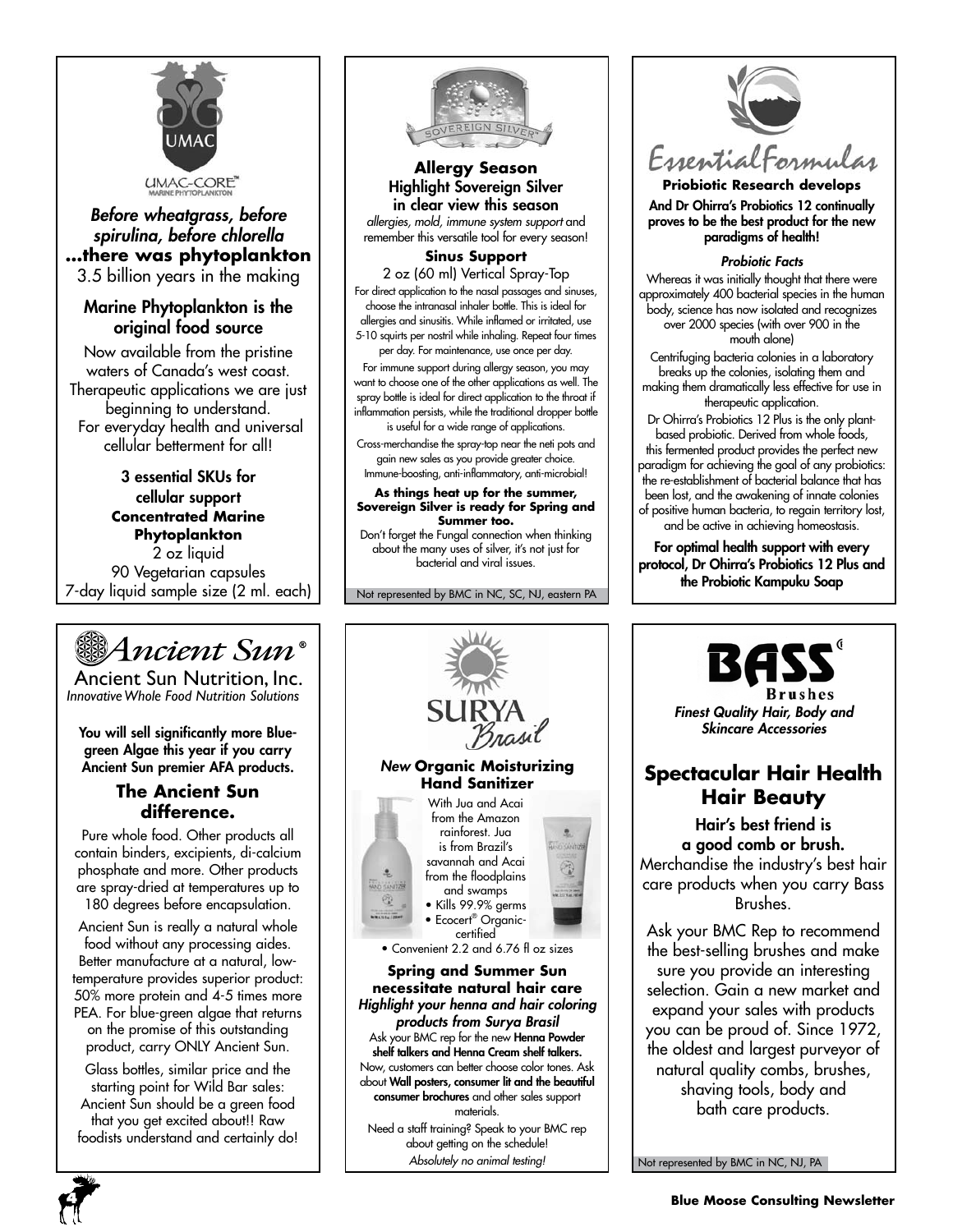### **"Checkup for Women/ Don't Forget Mother's Day"**

featuring MenoCare® , MenstriCare® , OsteoCare® , LiverCare® , UriCare® , VigorCare for Women® , and Pure Herbs® Shatavari, Mucuna, and Gokshura

Buy 15> receive 7% off Formulations 3% off Pure Herbs

Buy 25> receive 15% off Formulations 5% off Pure Herbs

Buy 50> receive 25% off Formulations 10% off Pure Herbs

\*\*Discounts are product specific, no substitutes allowed and are not applicable to Soliga Forest Honey, Chyavanprash Jam or Koflet Lozenges unless otherwise noted in the promotions above.

The Himalaya Drug Company, since 1930, has blended ayurvedic expertise with modern medical research methodology, to extend the science of ayurveda to produce scientifically verified herbal solutions.

Not represented by BMC in PA, NJ



**Health Education & Health Products** 

*Prescription for Springtime Healing and Regeneration* Aloe Life whole leaf aloe vera daily Aloe Life Daily Greens Aloe Life Fiber Mate

Get your digestive system toned and functioning optimally

**NEW!! Bug Beware**  2 oz. spray bottles Bug Beware is a 100% safe non-toxic alternative bug repellent spray. Concentrated active ingredients naturally discourage mosquitoes and other pests from biting children, adults and pets too! Field tested in mosquito infested Alaskan terrain – Ingredients: Proprietary Herbal Blend of Whole Leaf Aloe Vera Barbadensis Juice, Nepeta Cataria and Rosmarinus Officinalis. NO WATER ADDED!

**Pray for Peace on Earth** Another baby is born. Aloe Life's family welcomes a new family member Keira Lee Wilstermann was born in March 2008. Congratulations Karen, Loree and family

# **MushroomScience**®

*Exciting breakthrough in the World of Mushroom Science* **Introducing Miracle Zzz™**

Miracle Zzz™ is a standardized extraction of the Wu Ling mushroom. Wu Ling is one of the rarest and most treasured medicinal mushrooms in Traditional Chinese Medicine. Difficult to find in the wild and impossible to cultivate, this mushroom has not been available for main natural healing protocols—until now.

Mushroom Science once again makes a scientifically valid advancement in the field of medicinal mushrooms. Through cultivation breakthroughs, there is now an extraction technique that isolates and concentrates the compounds considered beneficial for the use of this mushroom in inducing healthy sleep. Wu Ling extract as found in Miracle Zzz<sup>™</sup> does not interfere with normal brain activity, while also providing an array of immune-supportive polysaccharides and sleep promoting adenosine compounds. Natural relief that strengthens the body, a miracle!

**Miracle Zzz™** healthy sleep and more\* 90 Vcaps 500 mg (\* this statement has not been reviewed by the FDA)

Opening Order discounts **\* initial store opening order—this month, 25% off \* Miracle Zzz 90 Vcaps— 3 or more, this month, 25% off** *Innovation from Mushroom Science*

### **HAMPSTEAD TEA** LONDON

**Hampstead Tea is the most well-produced tea line you can carry.**

*You are not drawing the tea enthusiast if you do not carry Hampstead Tea.*

### **Exciting new products**

*Organic Fairtrade Assam Tea* a full-bodied malty tea

*Organic Fairtrade Black Saffron Tea* a heady flavorful tea

*Organic Fairtrade Green Jasmine Tea* a famous flowery green tea

*Organic Fairtrade Lime Green tea* a tropical aromatic tea

# **PERFECT® ORGANICS**

*May Promotion*

**Lip & Cheek Shimmers**

### **10% off**

Great Summer Colors

Tokyo

Faz

Santiago

### *The industry's ONLY certified organic, vegan Lip & Cheek Shimmers*

All Perfect Organics are manufactured in the US

VEGAN



**Allergy Season Ahead** how many options are you prepared to

**LIFE SOURCE** B A S I C S

- Clinically proven to promote a strong, healthy immune system response.
- Backed by research at leading universities and medical centers
- Proven pure safe and effective
- **WGP** Beta Glucans—*For Spring Happiness*

**WGP 3-6**—a patented ingredient containing beta 1,3/1,6 glucan, a complex carbohydrate purified from Baker's yeast—recognized since the 1960s as an immune enhancer.

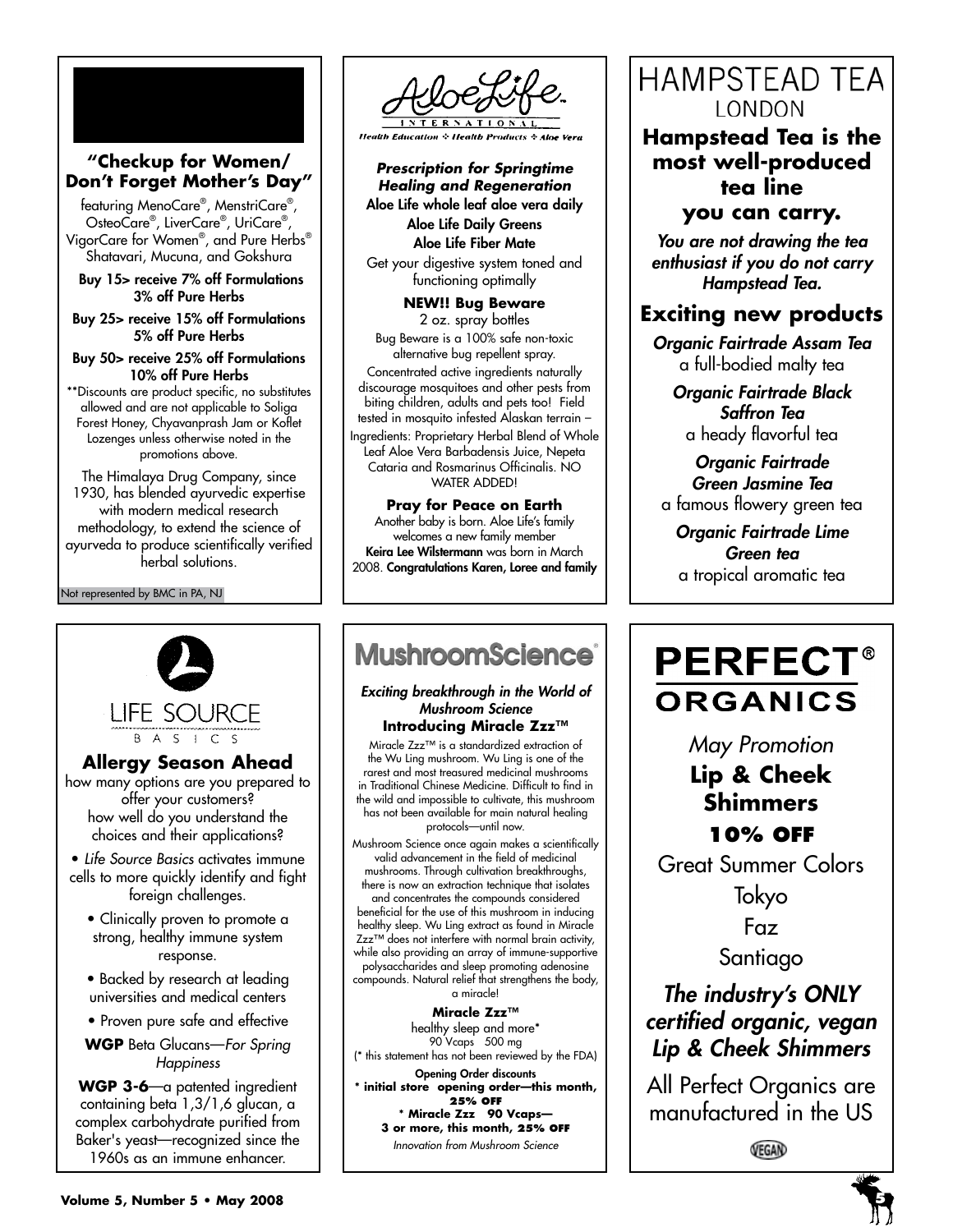### **The Politics of Real Food**

*continued from page 2*

active in this critical organization. Visit the site and learn more and go to the "Take Action" section and learn how to be effective as a politically active citizen.(www.naturalproductsassoc.org). Be even more active and work with your regional NPA group, the Natural Products Association—East (or South), which focuses on legislative issues that affect you in your own States. Work with the national and the regional groups to make advocacy for our industry valid and consistent.

By writing your elected official, you are making a mark as an active party on this issue. A visit to your legislator's office is even more valuable. If the Congressperson (or State Legislator) or their aid hear your story (health food store owner, taxpayer, community resource for preventative health care, etc.) then you may instantly become the person that they turn to on issues like this. If you get a non-confrontational petition together supporting these bills (or opposing other pending legislature as it appears against our industry each year) and deliver that with a visit, and a follow-up, then you can become a known spokesperson on issues that do matter to you and your community. Networking will bring new business. People will respect your commitment. And



*"Our strategy has evolved to exclusively target the human astaxanthin market where we have a cost advantage. Cyanotech has the largest production capacity of natural astaxanthin in the industry and largest sales of all producers selling astaxanthin into the human nutrition market,"*  Dr. Cysewski concluded. *"We see this important decision as our BioAstin customers' insurance that we will continue to be the most reliable supplier in the industry as natural astaxanthin becomes a more widely used human* 

**6**

### **The Best Award Winners: Packaging**

While everyone has been waiting for the new Hippo & Turtle Organics line of certified Organic baby-care products from Perfect Organics, you can already be assured that the consumers will love the product, the storyline of how Hippo & Turtle got its name and the award-winning packaging. At Expo West, Perfect Organics collected a best-packaging award for their wonderful brand logo.



"Another great packing design for children's products comes in the form of a hippo/turtle hybrid creature. Hippo & Turtle Organics is vegan body care for children. The packaging design of a turtle body with a hippo face represents the true story of a baby hippo named Owen who was orphaned during the Indian Ocean tsunami in 2004.

 Owen was rescued from a river and taken to a wildlife sanctuary where he befriended a 130 year-old turtle named Mzee. The hippo and turtle soon became inseparable and continue to baffle scientists with their unlikely companionship. Experts say they have even developed a way to communicate.

The warm chocolate brown packaging with electric green illustration are both inviting and calming for children and adults."

hopefully, smart voices for good things will be heard.

THAT IS WHAT ADVOCACY IS ALL ABOUT.

So, use this foundational issue to make your voice heard. Children's lunches should be healthy. We need more fruits and vegetables and less bad fat and soda in our schools. Now. Go further, write a letter to the local newspaper. State the facts and speak as a local merchant. Stand up for the issues that matter to you. People will read your article (as you are reading this) and



### **Juvo and the Athlete**

Raw foods are the ally of every level of sport's enthusiast and athlete. Raw foods are the perfect food for oxidative stress. Raw foods bring energy and help with recovery and recuperation. Juvo is America's greenest raw foods meal replacement, with the highest percentage of USDA-certified whole food ingredients. Kosher too,

Learn to love Juvo, and crossmerchandise at the counter, by the produce, in the protein aisle and near the dieting products. Finally, Juvo deserves a place near the athleticperformance products. Spring & Summer, outdoor activities and Juvo.

Juvo—with water, apple juice or other fruit juices, soy or rice drinks, or in any blender drink.

Ask you BMC rep about savings when ordering displays or by the case.

Not represented by BMC in Eastern PA, NJ

will commend you for your concern and involvement. Everyone can find the time for this issue, and if enough people express their opinions, we shall have the critical mass to get this legislation passed.

Children will have better choices, food will be made available, the opportunities to learn will open up and you shall feel empowered to be an active member of your community as you participate in that democracy you have heard so much about since grade school.

Good luck and be strong!  $\odot$ 



### *Olbas is Springtime Relief*

Olbas inhalers are the natural antidote to a finicky nose

Your regulars demand it and new customers need to be introduced to the natural relief of Olbas.

- Original Swiss Essential Oil Formula
	- Makes Nasal Passages Feel Cleaner
- Lessens Effects of Low Humidity
	- Penetrating Vapors With Rapid Action
	- And for sports enthusiasts, the Olbas POWERInhaler

*Power to Breathe™— Naturally*

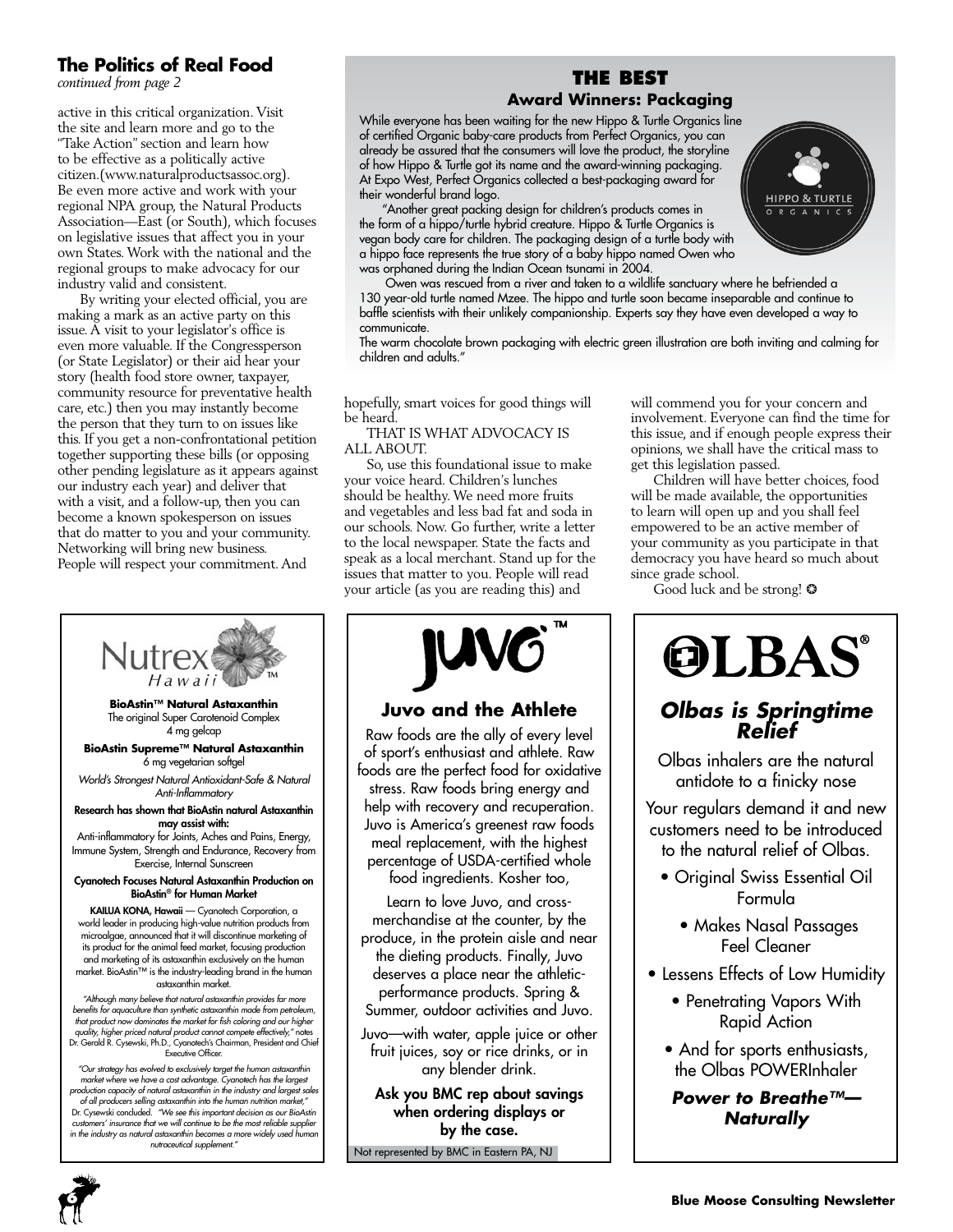### **The Science of Weightloss**

*continued from page 1*

In the case of **Bluebonnet's**  *Trimology*™ and the *Licorice Flavonoid Oil* Vegetarian Softgels that they introduced to the American market just four months ago, this product has the scientific support of the nutraceutical industry giant, Kaneka Corporation [Kaneka is a 59-year old, \$4 billion company with 30 subsidiaries in Japan (Osaka), and 16 elsewhere including 3 in New York and 2 in Texas..www. kaneka.com] Kaneka has the wherewithal to do the primary research on specific class nutrients and to observe their effect on the genome pool. It is fitting that one of the first nutrients this Japanese company investigated was licorice, given the reverence that licorice has in Japanese and Chinese medicine.

What Kaneka went after was obesity. It is no secret that humanity is experiencing a huge problem with weight imbalances. The newly defined disease, Metabolic Syndrome, is actually a clear classification of the determining factors that lead to cardiovascular diseases and diabetes. Kaneka should be applauded as a responsible corporate citizen as they went about trying to establish safe and natural protocols to effectively respond to this epidemic.

With the human genome mapped, science has been able to determine a small number of genes that are implicated in classic cases of obesity. By matching the problem (obesity) with a food (licorice oil), they were able to scientifically determine whether there was any noticeable positive influence of the nutrient on a narroweddown group of genes. What initial inquiry suggested was further substantiated by animal studies: that nutrients in an extract

of licorice oil, specifically the polyphenols glabridin, seemed to have an influence on the emission of genes from the liver that had a specific influence on adipose fat that accumulated around the belly. Now this was something interesting.

It should be noted that after extensive research and NDI approval from the FDA for this new nutrient to be sold in the US after extensive safety studies, Kaneka decided to use Bluebonnet Nutrition to launch this exciting and promising new nutrient. Why? Because when it comes to something as exploitable as a nutrient that might address 'bellyfat,' they did not want a company

**Bluebonnet** 

LICORICE

Flavonoid oi POLYPHENOLS WITH GLABRIDIN

FOR OPTIMAL<br>FAT METABOLISM

DIETARY SUPPLEMENT

90 VEGETARIAN SOFTGELS

**GUNONON** V

rimology

**Bluebonnet** 

ICORICE FLAVONOID OIL

POLYPHENOLS WITH GLABRID

FOR OPTIMAL<br>FAT METABOLISM

DIETARY SUPPLEMENT

90 VEGETARIAN SOFTGELS

 $6<sup>o</sup>$ 

'IMOlO2'

that would let its marketing department loose with all kinds of obnoxious and clever advertising that would unscientifically classify this product as a hot new dieting aid. Kaneka sees

this product as extremely promising for the chillingly real problems defined by Metabolic Syndrome that are overtaking the majority of people in the

United States and everywhere in the world. Bluebonnet's reputation preceded them, and Kaneka wanted a company noted for sound progressive nutrition to introduce this product. LFO will

V

### **"We Are health food people" Lori McElroy, BMC representative, Western PA and WV**



#### **"A journey of a lifetime"**

When I think of the 17 years I've spent with my nose in books, websites and health food stores; I think, "WOW, what I've learned". It started with, of all things, a plantar's wart. My doctor said I may never rid myself of them, which only made me more determined. I set out to find an alternative and to my amazement, it worked! Instantly, I was hooked. I searched for remedies to the most common of issues, and I found them. Then, I relentlessly volunteered alternatives to my family and friends for some of their common ailments as well. At first they were annoyed, then intrigued and eventually amazed, just as I had been.

After over ten years of personal study, I took a position in a health food store and became certified as an herbalist. It was an instant love affair. I consider it a rare occasion to be absolutely satisfied with what I do each and every day. It's as though this fascinating study has taken a life of its own inside of me.

My newest path on my journey has been working for Blue Moose Consulting. It has been a privilege to work with all the good folks at BMC as well as the fascinating store owners and personnel I've met in the stores I represent. As I travel upon this path, I find great room for growth and, yes, amazement. I look for opportunities to learn, to educate, to share and to experience for these are the steps of my future and the continuance of the journey I began so many years ago.

work best when combined with a realistic and balanced weight management program. LFO Licorice Flavonoid Oil with glabridin seems destined to be a crucial nutrient specific to assisting in the body's natural ability to effectively breakdown adipose tissue fat that surrounds the organs.

This is part of a sensible weight-loss protocol, because if one can lessen the weight-load around the mid-section, other weight should more naturally and safely be reduced in a manner which leads to longterm weight loss. As important, research explicitly implicated adipose tissue fat as being very active in adversely affecting

hormonal response specifically in issues of sugar-metabolism and diabetes. Reducing adipose tissue should/may

neutralize the negative hormonal activity that is created by abnormal belly fat circumference. Hence,

Licorice Flavonoid Oil should have many far-reaching beneficial health implications.

For now, Licorice Flavonoid Oil will be one of the first true, new nutrients created through the field of nutrigenomics. Bluebonnet has introduced a product with NDI classification, and with animal and human clinic published studies. Good science

(in a field notorious for high claims and little science). Will it work? Well, the product purports to show response in 90 days. Yours truly has been taking the product faithfully for about three weeks and I have noticed an unusual re-shaping of the luggage of my midsection. Several curious friends all started at about the same time. Several have lost some weight, but nothing extraordinary. Yet it is really the intent to lose specific fat in a certain area that will make this product famous and ubiquitous if it performs as intended. I have purchased my 90-day supply so I will let you all know my results in a side-bar to this newsletter in late June.

What is worrisome about this brave new world of nutrigenomics is how people may misuse the science. It is overtly clear that this is a new field and that the data is overwhelming and that specialists will need to carefully and slowly determine results over time. We are probably a decade away from using this data with ease and exactitude. It would be frivolous and supposing for any company to enter the market at this time with claims to utilize, interpret or honestly market this information on their own. My advice: avoid personalized genotyping for personalized nutrient profiles at all costs at this time. With such technological promise, it is smart

*continued on page 8*